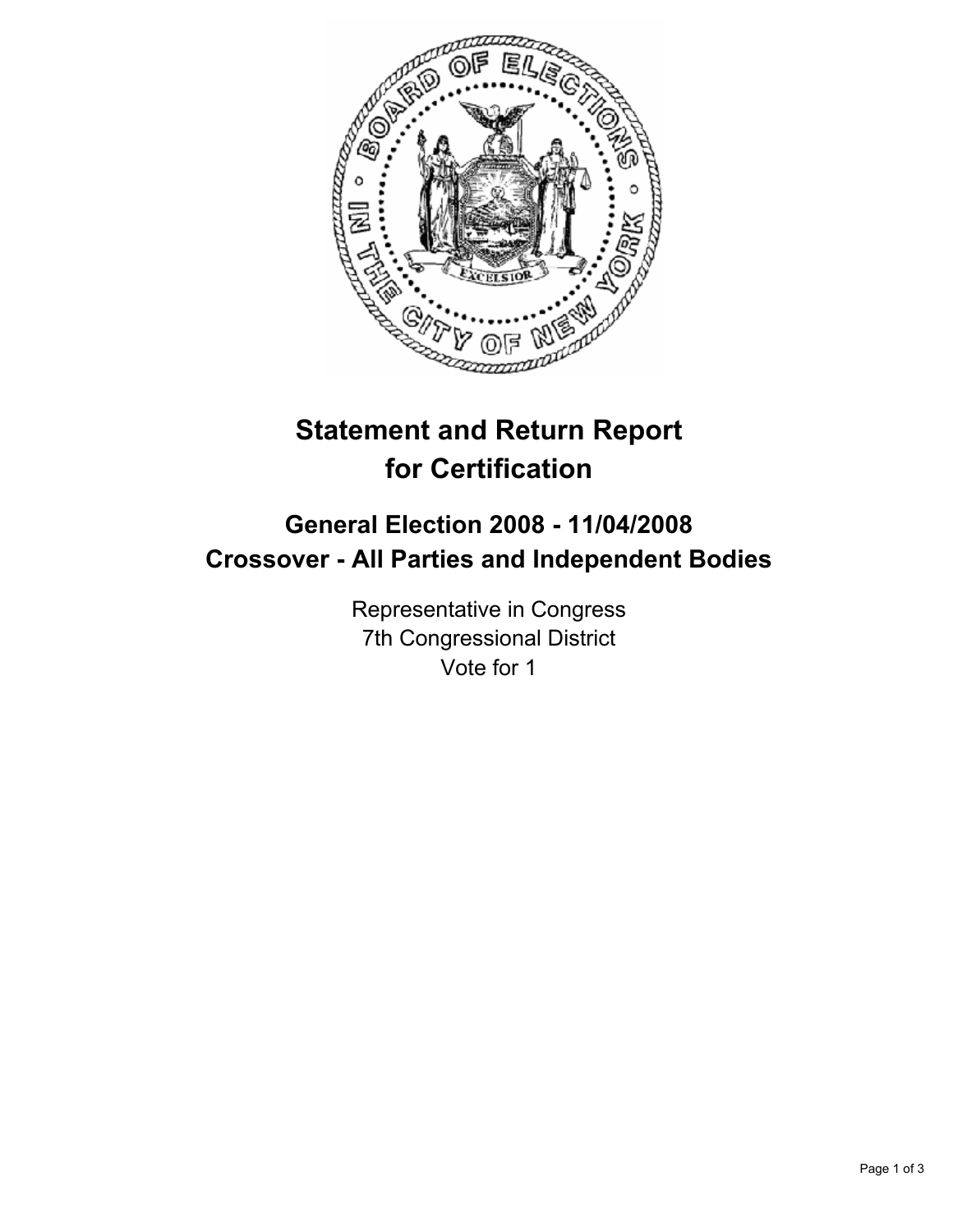

## **Bronx County**

| PUBLIC COUNTER                     | 112,467 |
|------------------------------------|---------|
| <b>EMERGENCY</b>                   | 1,867   |
| ABSENTEE/MILITARY                  | 2,765   |
| <b>FEDERAL</b>                     | 373     |
| <b>AFFIDAVIT</b>                   | 5,299   |
| <b>Total Ballots</b>               | 122,771 |
| JOSEPH CROWLEY (DEMOCRATIC)        | 77,301  |
| WILLIAM E BRITT JR. (REPUBLICAN)   | 11,061  |
| WILLIAM E BRITT JR. (CONSERVATIVE) | 1,331   |
| JOSEPH CROWLEY (WORKING FAMILIES)  | 2,835   |
| ALLISON OLDAK (WRITE-IN)           |         |
| <b>JOSE RIVERA (WRITE-IN)</b>      |         |
| <b>Total Votes</b>                 | 92,530  |
| Unrecorded                         | 30,241  |

#### **Queens County**

| <b>PUBLIC COUNTER</b>              | 61,978 |
|------------------------------------|--------|
| <b>EMERGENCY</b>                   | 121    |
| ABSENTEE/MILITARY                  | 1,431  |
| <b>FEDERAL</b>                     | 446    |
| <b>AFFIDAVIT</b>                   | 2,324  |
| <b>Total Ballots</b>               | 66,300 |
| JOSEPH CROWLEY (DEMOCRATIC)        | 36,687 |
| WILLIAM E BRITT JR. (REPUBLICAN)   | 8,312  |
| WILLIAM E BRITT JR. (CONSERVATIVE) | 773    |
| JOSEPH CROWLEY (WORKING FAMILIES)  | 1,636  |
| DENNIS RING (WRITE-IN)             |        |
| ED KOCH (WRITE-IN)                 |        |
| JOHN D SABINI (WRITE-IN)           |        |
| <b>Total Votes</b>                 | 47,411 |
| Unrecorded                         | 18,889 |
|                                    |        |